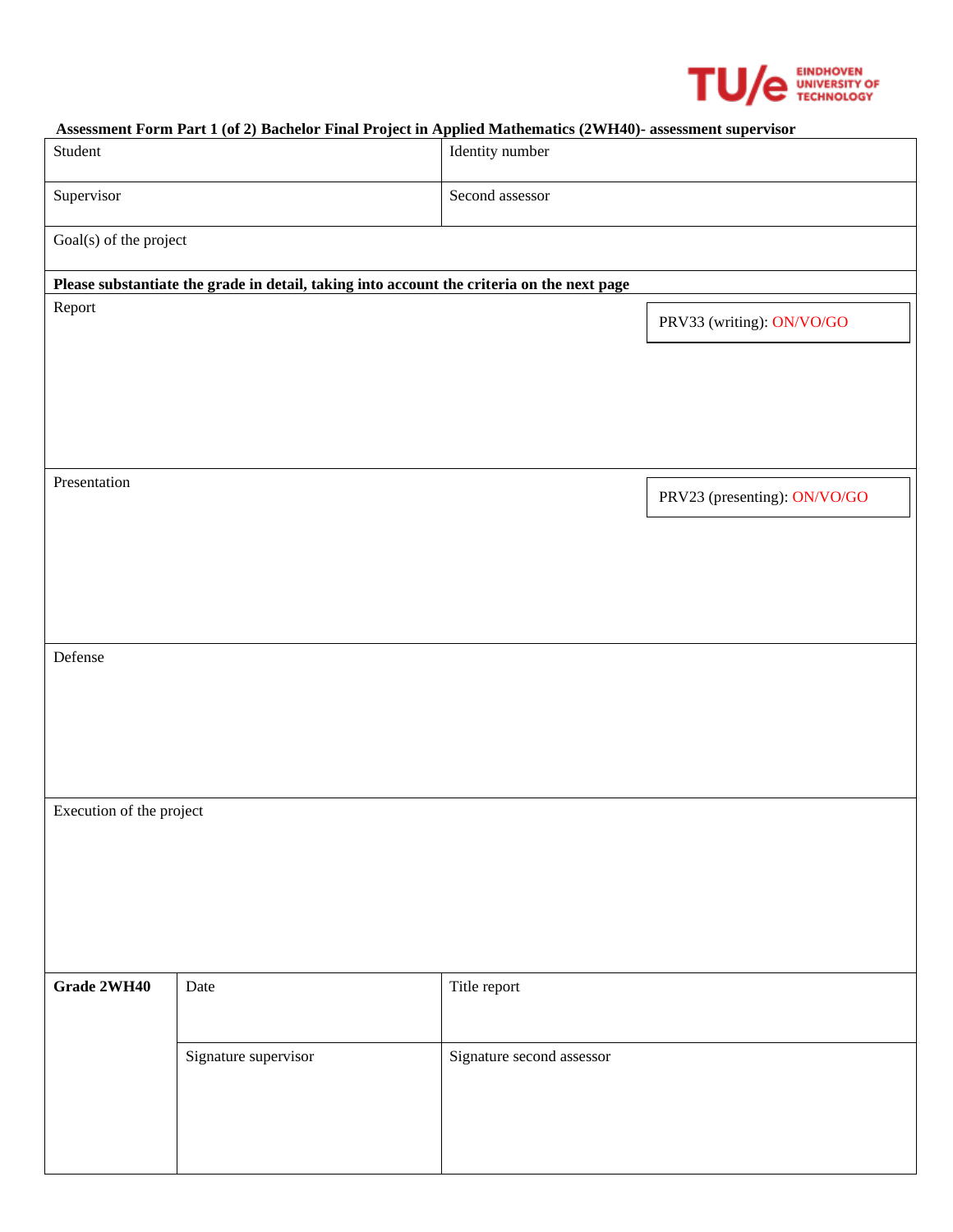

| Report confidential? (Please circle what is applicable.)                                | PRV63 (Searching and processing scientific information): |
|-----------------------------------------------------------------------------------------|----------------------------------------------------------|
| YES (if yes, for how long?) $\ldots$<br>N <sub>O</sub>                                  |                                                          |
| If the report is confidential for more than 1 year, please<br>provide a public version. | (GN to be checked by student administration)             |

The student administratio[n CSA.MCS@tue.nl](mailto:CSA.MCS@tue.nl) would like to receive the following documents by email from the following people:

A scan of the signed Assessment form part 1 from the **supervisor**

A scan of the signed Assessment form part 2 from the **lecturer A4 popular**

The report and the A4-popular statement in PDF format and a scan of the signed Code of Conduct form from the **student**  The grade for 2WH40 is not processed until all these documents have been received.

# **Assessment criteria: Please make sure that your assessment substantiates the grade**

(This substantiation serves to inform both the student and the examination committee; preferably write in sentences)

## − **Report**

- − *Readability (grammar, style, choice of mathematical concepts)*
- − *Structure (components: summary, introduction, problem description, modelling, analysis, elaboration, examples, conclusions, references, appendices)*
- − *Correctness and relevance of the presented elaborations*
- − *Choices of examples and figures*
- − *Own input / originality*
- − *References to relevant literature*

#### − **Presentation**

- − *Global structure (balance components introduction-analysis-conclusions, time management)*
- − *Use of visual tools (slides with the right amount of information, relevant information, pictures)*
- − *Voice usage, choice of words, audibility*
- − *Non-verbal communication (posture, contact with audience, vivacity / enthusiasm)*
- − *Answering of questions*

#### − **Defense**

- − *Understanding of the questions*
- − *Quality and relevance of the answers*
- − *Defending viewpoints and admitting mistakes*

# − **Execution of the project**

- − *Orientation on and processing of studied literature*
- − *Originality and own contribution*
- − *Development towards independent working*
- − *Plan-based and goal-oriented working*
- − *Processing feedback*
- − *Goals of the project have been achieved*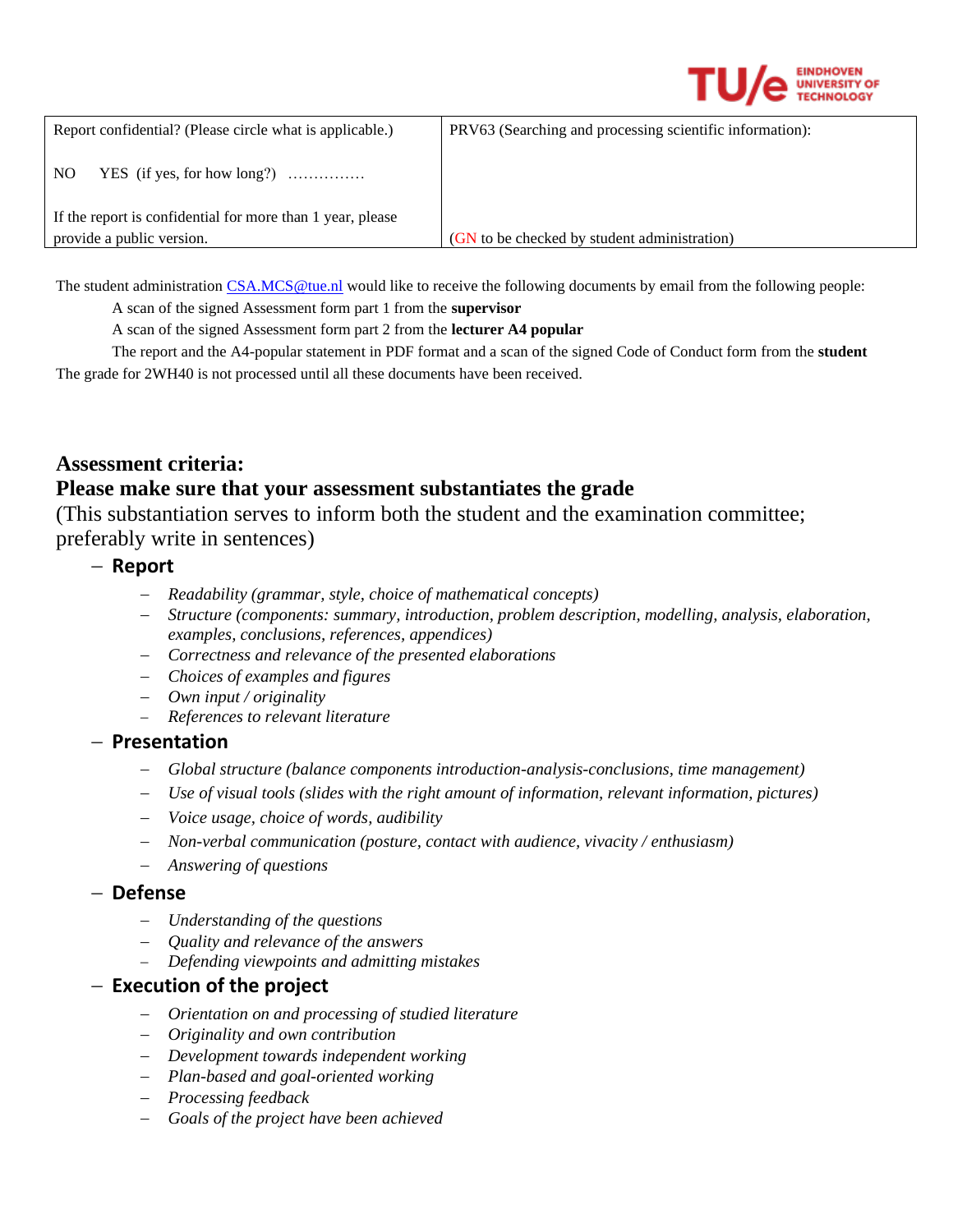

| Assessment Form Part 2 (of 2) Bachelor Final Project in Applied Mathematics (2WH40)- assessment reflection component |                              |                                            |  |
|----------------------------------------------------------------------------------------------------------------------|------------------------------|--------------------------------------------|--|
| Student                                                                                                              |                              | Identity number                            |  |
| Assessor                                                                                                             |                              |                                            |  |
|                                                                                                                      | Title A4-popular statement   |                                            |  |
| Assessment A4-popular statement (to be completed by lecturer A4-popular)                                             |                              |                                            |  |
|                                                                                                                      |                              |                                            |  |
|                                                                                                                      |                              |                                            |  |
|                                                                                                                      |                              |                                            |  |
|                                                                                                                      |                              |                                            |  |
| Assessment Reflection assignment (to be completed by lecturer A4-popular)                                            |                              |                                            |  |
|                                                                                                                      |                              |                                            |  |
|                                                                                                                      |                              |                                            |  |
|                                                                                                                      |                              |                                            |  |
|                                                                                                                      |                              |                                            |  |
|                                                                                                                      |                              | Signature lecturer A4-popular for approval |  |
|                                                                                                                      | PRV43 (Reflecting): ON/VO/GO |                                            |  |
|                                                                                                                      |                              |                                            |  |
| Date:                                                                                                                |                              |                                            |  |
|                                                                                                                      |                              |                                            |  |
|                                                                                                                      |                              |                                            |  |

The student administratio[n CSA.MCS@tue.nl](mailto:CSA.MCS@tue.nl) would like to receive the following documents by email from the following people:

A scan of the signed Assessment form part 1 from the **supervisor**

A scan of the signed Assessment form part 2 from the **lecturer A4 popular**

The report and the A4-popular statement in PDF format and a scan of the signed Code of Conduct form from the **student**  The grade for 2WH40 is not processed until all these documents have been received.